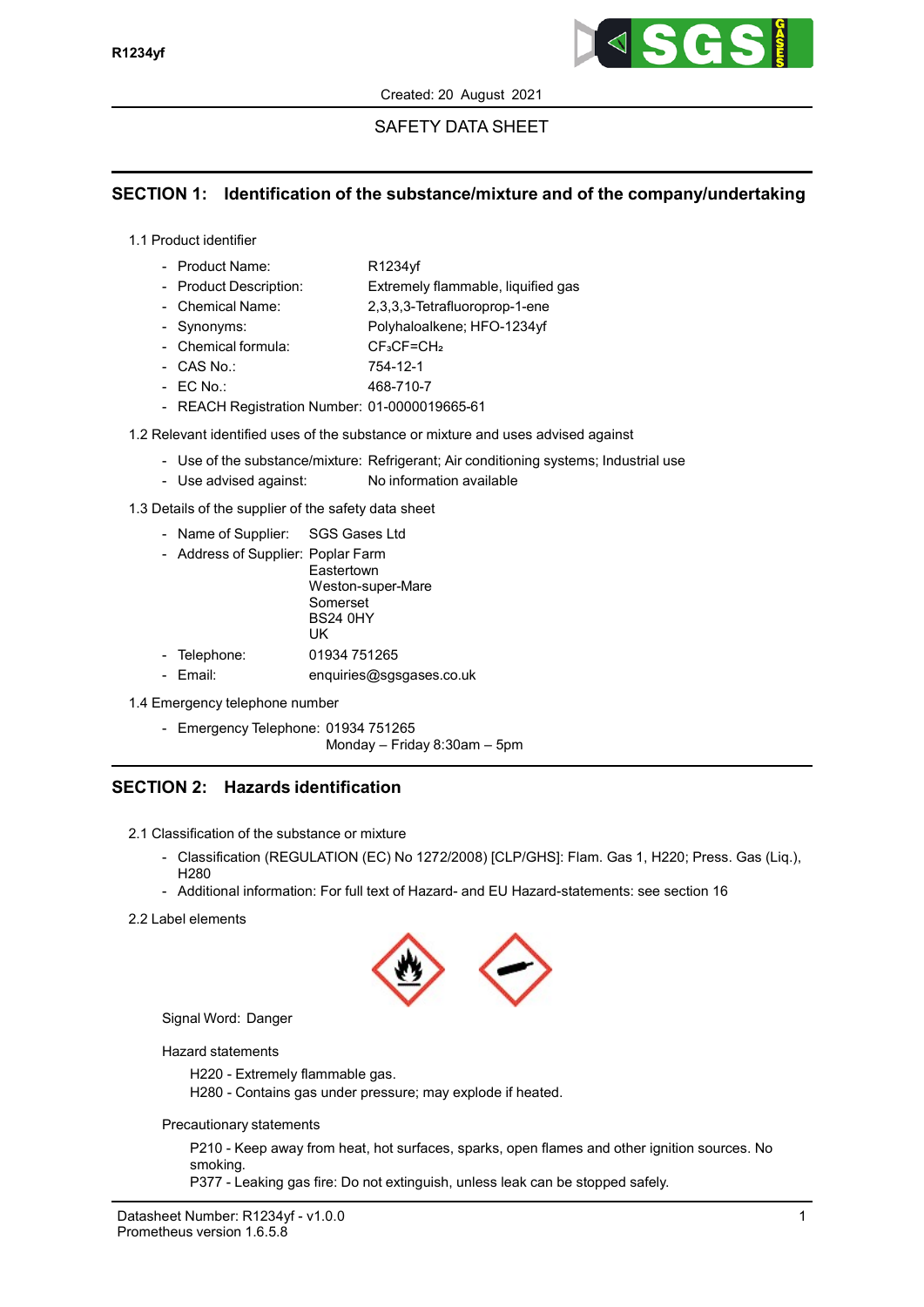

# SECTION 2: Hazards identification (....)

P381 - In case of leakage, eliminate all ignition sources. P410+P403 - Protect from sunlight. Store in a well-ventilated place.

Supplemental Hazard information (EU)

None

2.3 Other hazards

- Asphyxiant in high concentrations
- Contact with liquid may cause cold burns/frostbite
- Not a PBT according to REACH Annex XIII
- Not a vPvB according to REACH Annex XIII
- Does not contain any substances with endocrine disrupting properties

# SECTION 3: Composition/information on ingredients

#### 3.1 Substances

| <b>Chemical Name</b>          | Conc. | CAS No.  | EC No.    | <b>Classification</b><br><b>(REGULATION</b><br>(EC) No<br>1272/2008)<br><b>ICLP/GHSI</b> | <b>SCL/</b><br>M-Factor/<br><b>ATE</b> | <b>REACH</b><br><b>Registration</b><br><b>Number</b> | WEL/<br><b>OEL</b> |
|-------------------------------|-------|----------|-----------|------------------------------------------------------------------------------------------|----------------------------------------|------------------------------------------------------|--------------------|
| 2,3,3,3-Tetrafluoroprop-1-ene | 100%  | 754-12-1 | 468-710-7 | Flam, Gas 1, H220<br>Press. Gas (Lig.), H280                                             | -                                      | 01-0000019665<br>$-61-XXXX$                          | No                 |

### 3.2 Mixtures

- Not applicable

## SECTION 4: First aid measures

Rescuers should put on approved personal protective equipment (PPE) before administering first aid

No action shall be taken involving any personal risk or without suitable training

4.1 Description of first aid measures

### Contact with eyes

If substance has got into eyes, immediately wash out with plenty of water Irrigate eyes thoroughly whilst lifting eyelids Remove contact lenses, if present and easy to do. Continue rinsing. Get medical advice/attention.

## Contact with skin

In case of contact with liquid, thaw frosted parts with water. Do not attempt to remove clothing which has stuck to the skin Cover wounds with sterile dressing If irritation or blistering occur obtain medical attention.

### Ingestion

Unlikely route of exposure. Rinse mouth with water (only if the person is conscious) Give 200-300mls (half pint) water to drink Do NOT induce vomiting. Get immediate medical advice/attention.

### Inhalation

Remove person to fresh air and keep comfortable for breathing. Keep warm and at rest, in a half upright position. Loosen clothing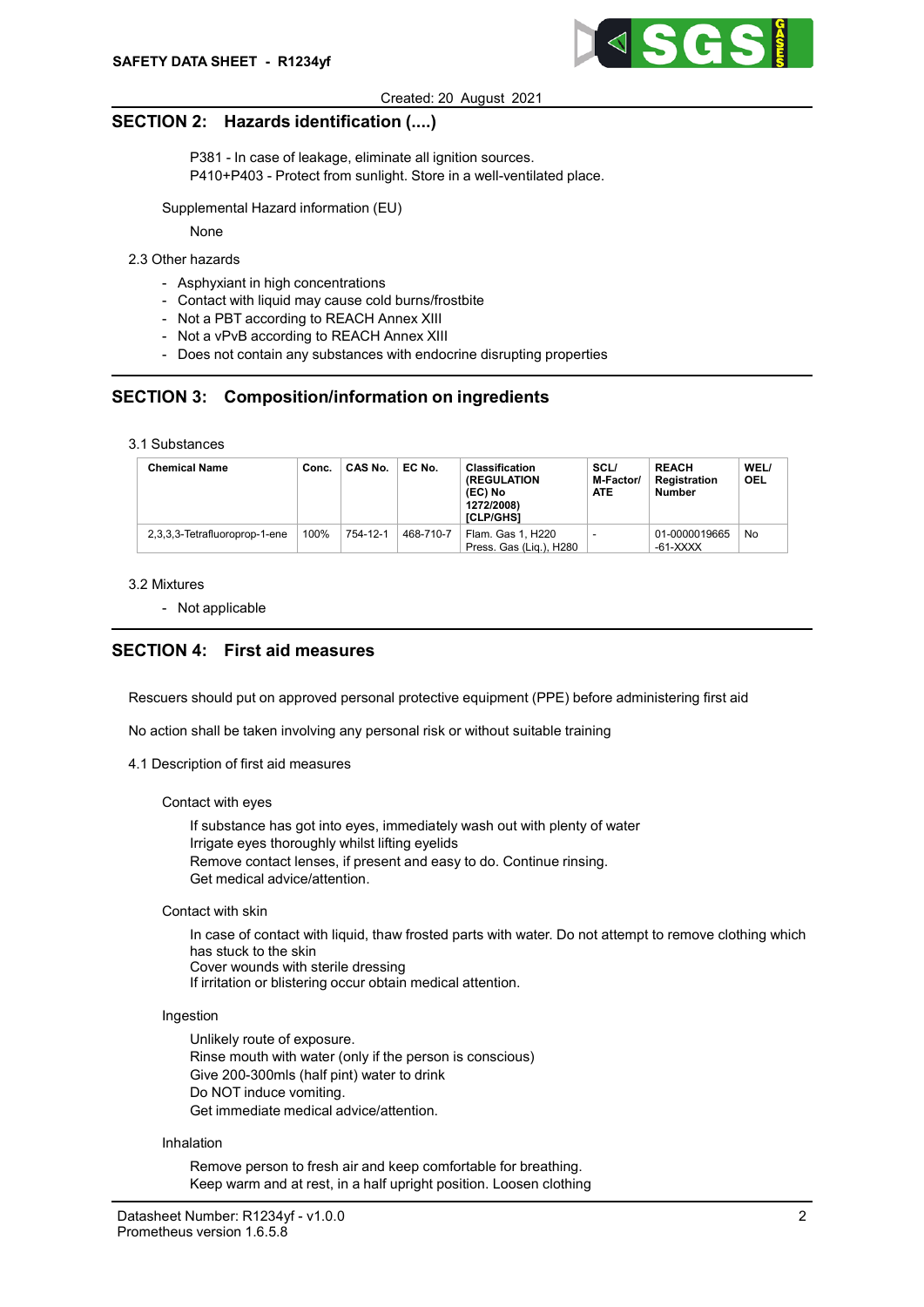

## SECTION 4: First aid measures (....)

If breathing is difficult, oxygen should be given by a trained person Apply artificial respiration only if patient is not breathing If heartbeat is absent, give external cardiac compression Get immediate medical advice/attention.

4.2 Most important symptoms and effects, both acute and delayed

### Contact with eyes

Extremely cold material, can cause burns similar to frostbite.

## Contact with skin

Extremely cold material, can cause burns similar to frostbite.

### Ingestion

No hazard expected under normal conditions of use As this product is a gas, refer to the inhalation section

#### Inhalation

Danger of suffocation at high concentrations due to oxygen displacement Exposure to oxygen deficient atmosphere may cause the following symptoms: dizziness, salivation, nausea, vomiting, loss of mobility/consciousness. In high concentrations may cause asphyxiation. Victim may not be aware of asphyxiation. Asphyxiation may bring about unconsciousness without warning and so rapidly that victim may be unable to protect themselves. May cause CNS depression, narcosis, cardiac disorders.

- 4.3 Indication of any immediate medical attention and special treatment needed
	- Treat symptomatically
	- Adrenaline and similar sympathomimetic drugs should be avoided following exposure as cardiac arrhythmia may result with possible subsequent cardiac arrest.

## SECTION 5: Firefighting measures

- 5.1 Extinguishing media
	- Suitable extinguishing media: In case of fire use water spray or fog, alcohol resistant foam, dry chemical or carbon dioxide
	- Unsuitable extinguishing media: High volume water jet
- 5.2 Special hazards arising from the substance or mixture
	- Extremely flammable gas.
	- In a fire or if heated, a pressure increase will occur and the container may burst, with the risk of a subsequent explosion
	- Inform Fire Brigade of potential danger of exploding and rocketing cylinders
	- Gas is heavier than air and may collect in low areas or travel along from the substance or the ground where there may be an ignition source present
	- If flames are accidentally extinguished, explosive re-ignition may occur; therefore, appropriate measures should be taken (e.g. total evacuation to protect persons from cylinder fragments and toxic fumes should a rupture occur).
	- Gives off irritating or toxic fumes (or gases) in a fire.
	- Decomposition products may include carbon oxides (CO,  $CO<sub>2</sub>$ ), hydrogen halogenides, carbonyl halogenides, fluorinated compounds

5.3 Advice for firefighters

- Shut off all ignition sources
- Move containers from fire area if this can be done without risk
- Use water spray to keep fire-exposed containers cool
- If possible, shut-off source of gas and allow the fire to burn itself out
- Extinguish fire only if gas flow can be stopped. Do not extinguish a leaking gas flame unless absolutely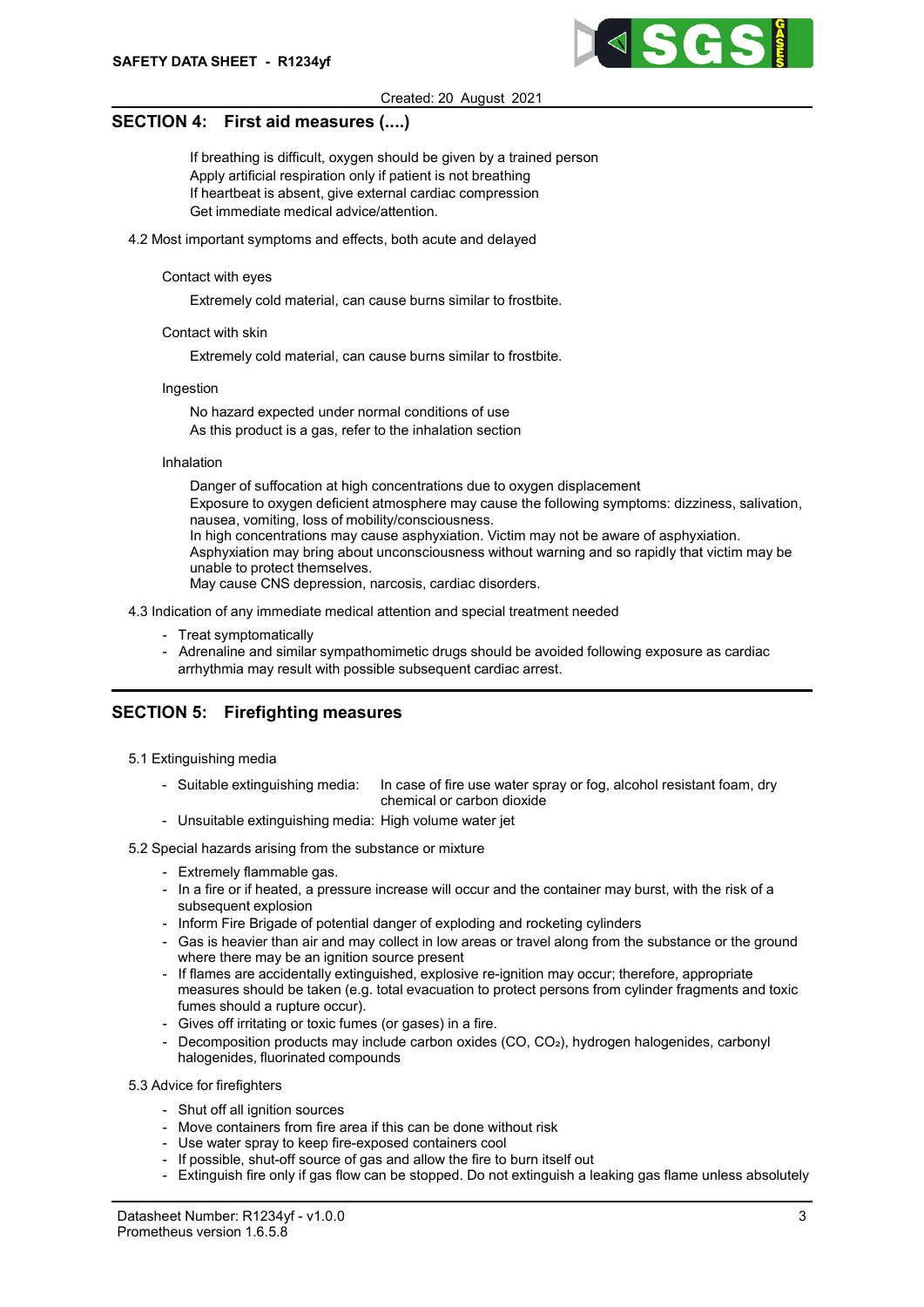

# SECTION 5: Firefighting measures (....)

- necessary. Spontaneous/explosive re-ignition may occur
- Extinguish any other fire
- Fight fire from protected location or maximum possible distance.
- Move away from container and cool with water from a protected position
- Keep adjacent cylinders cool by spraying with large amounts of water until fire burns itself out
- Collect contaminated fire extinguishing water separately. This MUST not be discharged into drains. Prevent fire extinguishing water from contaminating surface or ground water.
- Special protective equipment: Wear self-contained breathing apparatus (SCBA). Wear full protective clothing including chemical protection suit.

# SECTION 6: Accidental release measures

- 6.1 Personal precautions, protective equipment and emergency procedures
	- No action shall be taken involving any personal risk or without suitable training
	- Only trained and authorised personnel should carry out emergency response
	- Personal precautions for non-emergency personnel: Avoid breathing vapours, mist or gas; Evacuate the area and keep personnel upwind; Shut off all ignition sources; Ventilate area
	- Personal precautions for emergency responders: Evacuate the area and keep personnel upwind; Ensure adequate ventilation; Avoid breathing vapours, mist or gas; Gas/vapour is heavier than air and may accumulate in confined spaces, particularly at or below ground level.; Never enter a confined space or other area where the flammable gas concentration is greater than 10% of its lower flammable limit; Monitor oxygen level; Wear protective clothing as per section 8; Allow product to evaporate
- 6.2 Environmental precautions
	- Do not release to the environment except for emergency ventilation.
	- Prevent from entering sewers, basements and workpits, or any place where its accumulation can be dangerous
	- In confined spaces, sewers, etc., the vapours may collect to form explosive mixtures with air
- 6.3 Methods and material for containment and cleaning up
	- Ventilate area
	- Use non-sparking tools
	- Use explosion-proof ventilating and lighting equipment.
	- Additional advice: If possible, stop flow of product. Increase ventilation to the release area and monitor oxygen level. If leak is from cylinder or cylinder valve, call the SGS Gases telephone number. If the leak is in the user's system, close the cylinder valve and safely vent the pressure, and purge with an inert gas before attempting repairs
	- Cylinder should be inspected and tested if leak occurs.
- 6.4 Reference to other sections
	- See section(s): 7, 8 & 13

# SECTION 7: Handling and storage

- 7.1 Precautions for safe handling
	- Only experienced and properly instructed persons should handle gases under pressure.
	- Wear protective clothing as per section 8
	- Do not eat, drink or smoke when using this product.
	- Ensure adequate ventilation
	- Avoid breathing vapours, mist or gas
	- Protect cylinders from physical damage; do not drag, roll, slide or drop.
	- Do not allow storage area temperature to exceed 50°C (122°F).
	- Before using the product, determine its identity by reading the label. Know and understand the properties and hazards of the product before use.
	- When doubt exists as to the correct handling procedure for a particular gas, contact the supplier.
	- Do not remove or deface labels provided by the supplier for the identification of the cylinder contents. - When moving cylinders, even for short distances, use a cart, trolley, hand truck, etc designed to
	- transport cylinders.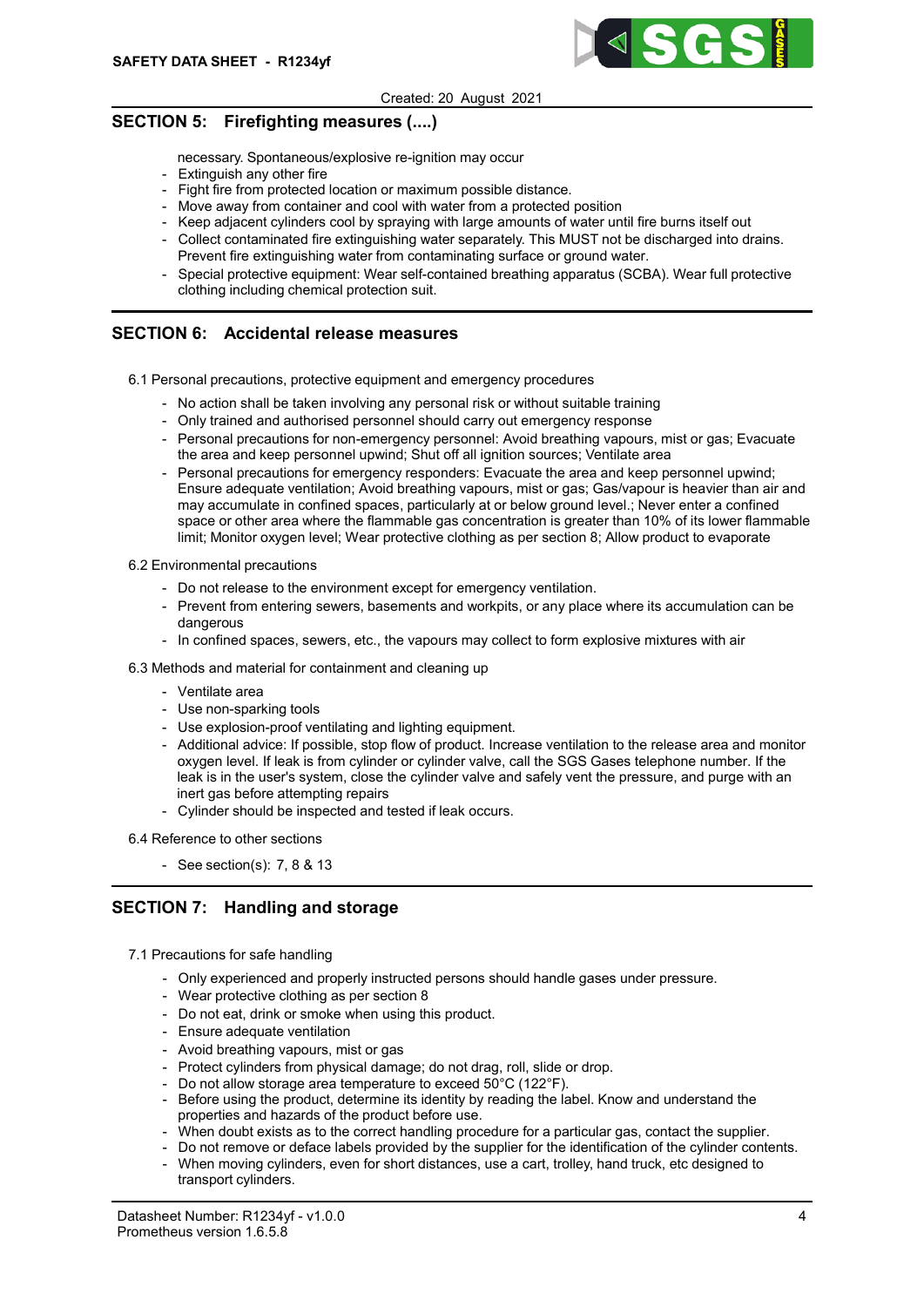

# SECTION 7: Handling and storage (....)

- Leave valve protection caps in place until the container has been secured against either a wall or bench or placed in a container stand and is ready for use.
- Use an adjustable strap wrench to remove over-tight or rusted caps.
- Purge system with dry inert gas (e.g. helium or nitrogen) before gas is introduced and when system is placed out of service.
- Purge air from system before introducing gas. Containers, which contain or have contained flammable or explosive substances, must not be inerted with liquid carbon dioxide.
- Before connecting the container, check the complete gas system for suitability, particularly for pressure rating and materials.
- Before connecting the container for use, ensure that back feed from the system into the container is prevented.
- Ensure the complete gas system is compatible for pressure rating and materials of construction.
- Ensure the complete gas system has been checked for leaks before use.
- Employ suitable pressure regulating devices on all containers when the gas is being emitted to systems with lower pressure rating than that of the container.
- Do not use joint paste that may contain peroxides.
- Never insert an object (e.g. wrench, screwdriver, pry bar, etc) into valve cap openings. Doing so may damage valve, causing a leak to occur.
- Open valve slowly. If user experiences any difficulty operating cylinder valve discontinue use and contact supplier.
- Close container valve after each use and when empty, even if still connected to equipment.
- Never attempt to repair or modify container valves or safety relief devices. Damaged valves should be reported immediately to the supplier.
- Close valve after each use and when empty.
- Replace outlet caps or plugs and container caps as soon as container is disconnected from equipment. - Do not subject containers to abnormal mechanical shocks which may cause damage to their valve or
- safety devices.
- Never attempt to lift a cylinder by its valve protection cap or guard.
- Do not use containers as rollers or supports or for any other purpose than to contain the gas as supplied.
- Never strike an arc on a compressed gas cylinder or make a cylinder a part of an electrical circuit.
- Do not smoke while handling product or cylinders.
- Never re-compress a gas or a gas mixture without first consulting the supplier.
- Never attempt to transfer gases from one cylinder/container to another.
- Always use backflow protective device in piping.
- When returning cylinder install valve outlet cap or plug leak tight.
- Never use direct flame or electrical heating devices to raise the pressure of a container.
- Containers should not be subjected to temperatures above 50°C (122°F).
- Prolonged periods of cold temperature below -30°C (-20°F) should be avoided.
- Never attempt to increase liquid withdrawal rate by pressurizing the container without first checking with the supplier.
- Never permit liquefied gas to become trapped in parts of the system as this may result in hydraulic rupture.
- Liquid refrigerant transfers between refrigerant containers and to and from systems can result in static generation.
- Ensure equipment is adequately earthed.
- Assess the risk of potentially explosive atmospheres and the need for explosion-proof equipment.
- Take precautionary measures against static discharges
- Use non-sparking handtools
- 7.2 Conditions for safe storage, including any incompatibilities
	- Containers should not be stored in conditions likely to encourage corrosion.
	- Store in a cool, dry well-ventilated place. Keep container tightly closed.
	- Containers should be stored in a purpose build compound which should be well ventilated, preferably in the open air.
	- Do not expose to temperatures exceeding 50°C/ 122°F.
	- Protect from sunlight.
	- Full containers should be stored so that oldest stock is used first.
	- Stored containers should be periodically checked for general condition and leakage.
	- Observe all regulations and local requirements regarding storage of containers.
	- Protect containers stored in the open against rusting and extremes of weather.
	- The container valves should be tightly closed and where appropriate valve outlets should be capped or plugged.
	- Container valve guards or caps should be in place.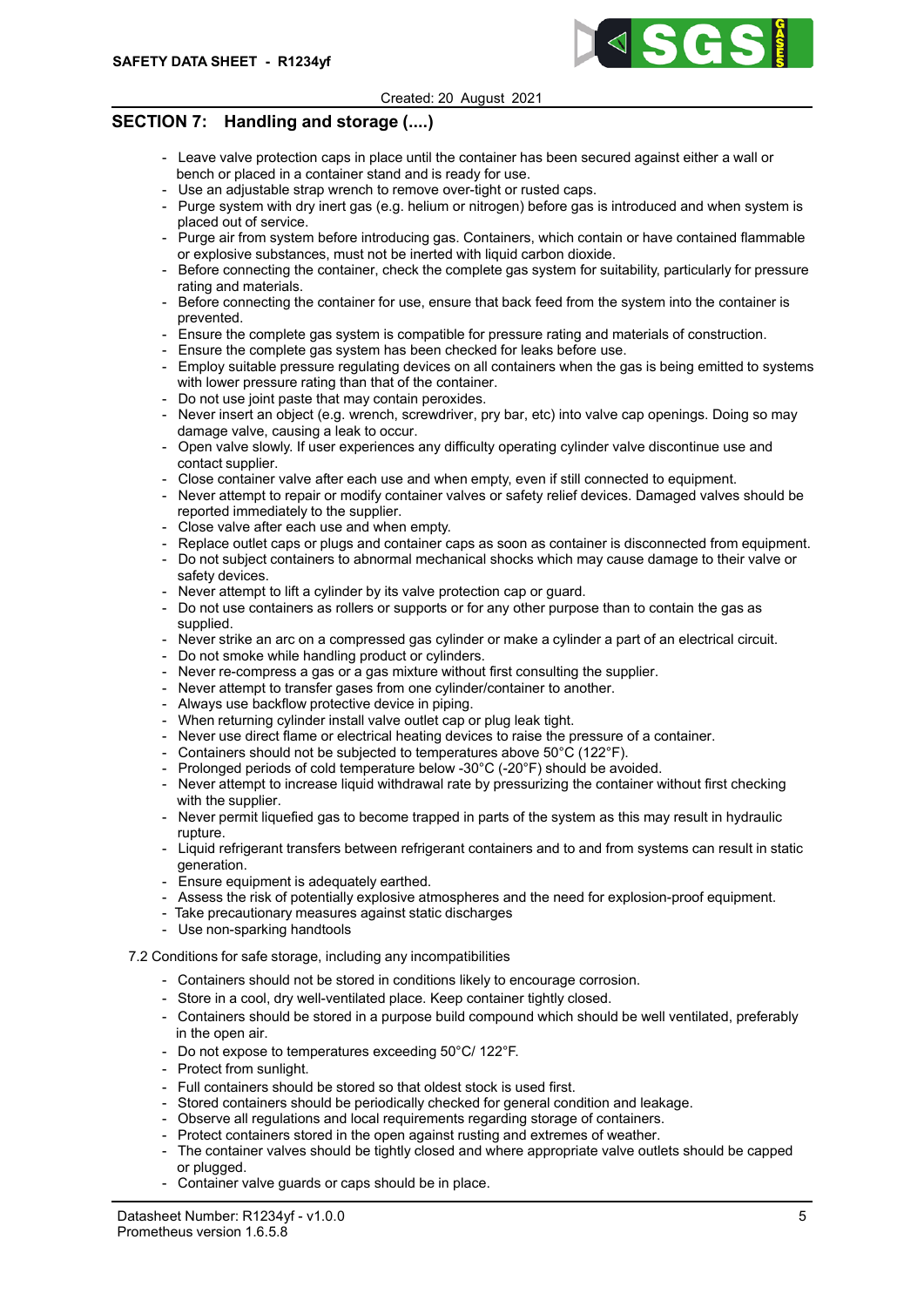

# SECTION 7: Handling and storage (....)

- Store containers in location free from fire risk and away from sources of heat and ignition.
- Smoking should be prohibited within storage areas or while handling product or containers.
- Display "No Smoking or Open Flames" signs in the storage areas.
- The amounts of flammable or toxic gases in storage should be kept to a minimum.
- All electrical equipment in the storage areas should be compatible with flammable materials stored.
- Full and empty cylinders should be segregated. Containers should be segregated in the storage area according to the various categories (e.g. flammable, toxic,etc.) and in accordance with local regulations.
- Containers containing flammable gases should be stored away from other combustible materials
- Where necessary containers containing oxygen and oxidants should be separated from flammable gases by a fire resistant partition.
- Return empty containers in a timely manner.
- Do not use joint paste that may contain peroxides.
- Incompatible with strong oxidizing agents, alkali metals, chemically-active metals (such as calcium, powdered aluminum, zinc, and magnesium)
- 7.3 Specific end use(s)
	- Refrigerant

# SECTION 8: Exposure controls/personal protection

### 8.1 Control parameters

- If this product contains ingredients with exposure limits, personal, workplace atmosphere or biological monitoring may be required to determine the effectiveness of the ventilation or other control measures and/or the necessity to use respiratory protective equipment.

Reference should be made to monitoring standards, such as the following: European Standard EN 689 (Workplace exposure - Measurement of exposure by inhalation to chemical agents - Strategy for testing compliance with occupational exposure limit values). European Standard EN 14042 (Workplace atmospheres. Guide for the application and use of procedures for the assessment of exposure to chemical and biological agents). European Standard EN 482 (Workplace exposure. General requirements for the performance of procedures for the measurement of chemical agents). Reference to national guidance documents for methods for the determination of hazardous substances will also be required.

### 2,3,3,3-Tetrafluoroprop-1-ene

DNEL (inhalational) 950 mg/m<sup>3</sup> Industry, Long Term, Systemic Effects DNEL (inhalational) 113.1 mg/m<sup>3</sup> Consumer, Long Term, Systemic Effects PNEC aqua (freshwater) 100 μg/L PNEC aqua (intermittent releases, freshwater) 1 mg/L PNEC aqua (marine water) 10 μg/L PNEC sediment (freshwater) 1.51 mg/kg PNEC sediment (marine water) 151 µg/kg PNEC terrestrial (soil) 1.49 mg/kg

- 8.2 Exposure controls
	- Selection and use of personal protective equipment should be based on a risk assessment of exposure potential
	- Engineering controls

Ensure adequate ventilation Provide natural or explosion-proof ventilation that is adequate to ensure flammable gas does not reach its lower explosive limit Gas detectors should be used when flammable gases/vapours may be released Take precautionary measures against static discharges. Oxygen detectors should be considered

- Respiratory protection

Where a full face mask respirator is required, use EN 136, with gas/vapour filter EN 14387 type AX Gas filters do not protect against oxygen deficiency

Self contained breathing apparatus (SCBA) or positive pressure airline with mask are to be used in oxygen-deficient atmospheres.

BS EN 137:2006 Respiratory protective devices. Self-contained open-circuit compressed air breathing apparatus with full face mask.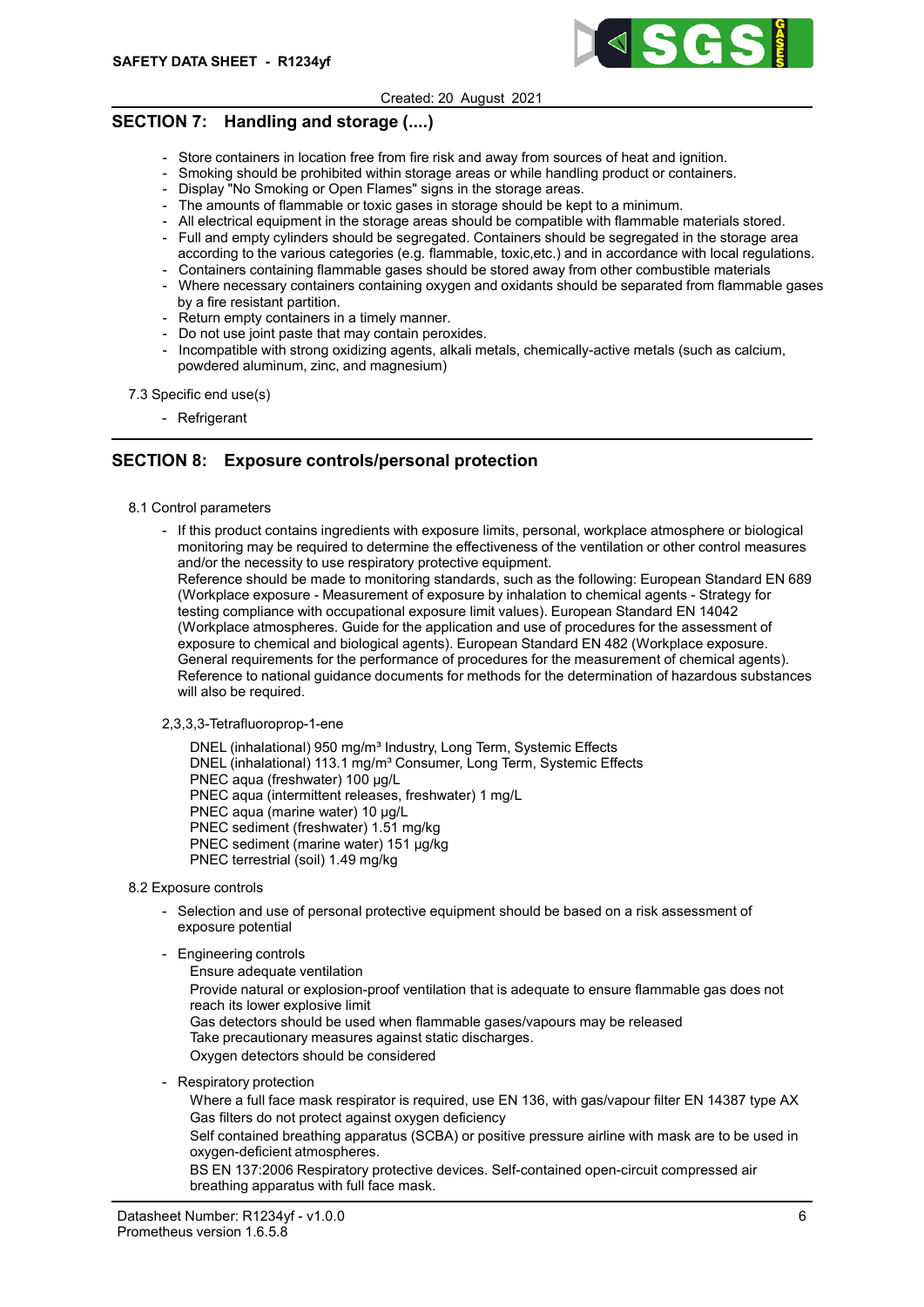

# SECTION 8: Exposure controls/personal protection (....)

- Skin protection
	- Wear protective gloves Sturdy work gloves are recommended for handling cylinders. Standard EN 388 - Protective gloves against mechanical risk. The breakthrough time of the selected glove(s) must be greater than the intended use period. Safety shoes are recommended when handling cylinders. Standard EN ISO 20345 - Personal protective equipment - Safety footwear. Wear flame resistant and anti-static safety clothing and shoes. Standard EN ISO 11612 - Protective clothing: Clothing to protect against heat and flame. Standard EN ISO 14116 - Limited flame spread materials. Standard EN ISO 1149-5 - Protective clothing: Electrostatic properties.
- Eye/face protection Wear safety glasses approved to standard EN 166.
- Thermal hazards Wear thermal insulating gloves when handling liquefied gases.
- Hygiene measures Use good personal hygiene practices Do not eat, drink or smoke when using this product. Wash thoroughly after handling.
- Environmental exposure controls Do not release to the environment except for emergency ventilation.

# SECTION 9: Physical and chemical properties

- 9.1 Information on basic physical and chemical properties
	- Physical state: Liquefied gas
	- Colour: Colourless
	- Odour: Slightly ethereal
	- Melting point/freezing point: No data available
	- Boiling point or initial boiling point and boiling range: -29.4 °C
	- Flammability: Extremely Flammable
	- Lower and upper explosion limit: Lower explosive limit: 6.2% (in air); Upper explosive limit: 12.3% (in
	- air) - Flash point: Not applicable
	- Auto-ignition temperature: 405 °C
	- Decomposition temperature: No data available
	- pH: Not applicable
	- Kinematic viscosity: Not applicable
	- Solubility: 198.2 mg/L @ 24°C
	- Partition coefficient n-octanol/water (log value): Log Pow 2.15
	- Vapour pressure: 6.07 bar @ 21.1°C 14.2 bar @ 54.4°C
	- Density and/or relative density: 4.74 @ 20 °C
	- Relative vapour density:  $4$  (air = 1)
	- Particle characteristics: Not applicable
- 9.2 Other information
	- Gas/vapour is heavier than air and may accumulate in confined spaces, particularly at or below ground level.
	- Molecular weight: 114.04 g/mol
	- Density:  $1.1$  g/cm<sup>3</sup> (25 $^{\circ}$ C)
	- Minimum ignition energy: 5 10 J (Measured)
	- Critical temperature: No data available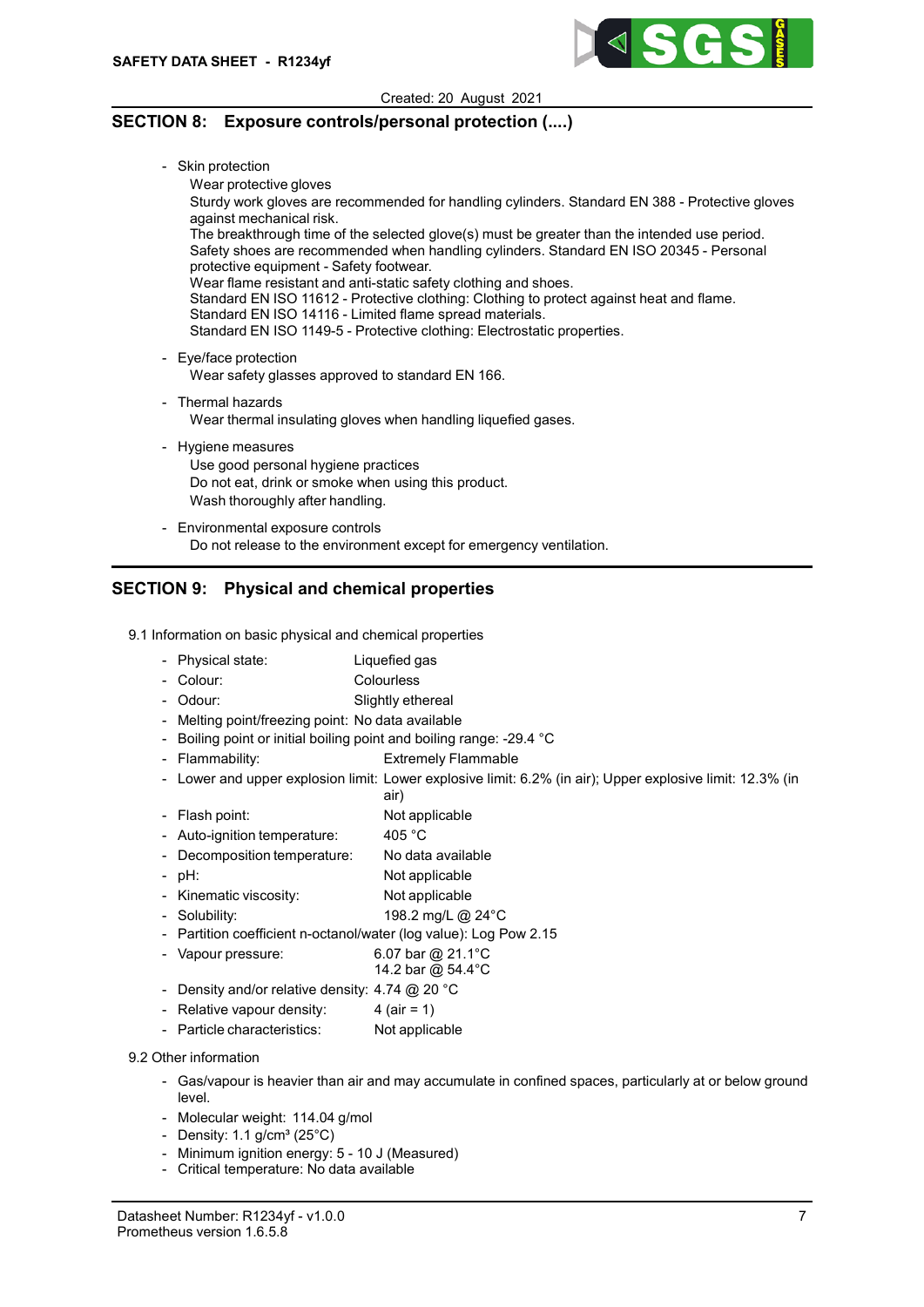

# SECTION 10: Stability and reactivity

- 10.1 Reactivity
	- Considered stable under normal conditions
- 10.2 Chemical stability
	- Stable under normal conditions
- 10.3 Possibility of hazardous reactions
	- Reacts violently with oxidizing substances
	- May form explosive vapour/air mixtures
- 10.4 Conditions to avoid
	- Keep away from heat, hot surfaces, sparks, open flames and other ignition sources. No smoking.
- 10.5 Incompatible materials
	- Do not use joint paste that may contain peroxides.
	- Incompatible with strong oxidizing agents, alkali metals, chemically-active metals (such as calcium, powdered aluminum, zinc, and magnesium)
- 10.6 Hazardous decomposition products
	- Decomposition products may include carbon oxides (CO, CO<sub>2</sub>), hydrogen halogenides, carbonyl halogenides, fluorinated compounds

# SECTION 11: Toxicological information

- 11.1 Information on hazard classes as defined in Regulation (EC) No 1272/2008
	- Acute Toxicity

Based on available data, the classification criteria are not met

## **Substances**

| <b>Chemical Name</b>          | LD <sub>50</sub><br>(oral, rat) | LC <sub>50</sub><br>(inhalation, rat)        | LD <sub>50</sub><br>(dermal, rabbit) |
|-------------------------------|---------------------------------|----------------------------------------------|--------------------------------------|
| 2,3,3,3-Tetrafluoroprop-1-ene | No data available               | (4 h) 92.4 mg/L<br>4 h) 20 345 - 405 000 ppm | No data available                    |

- Skin corrosion/irritation

Based on available data, the classification criteria are not met

**Substances** 

| <b>Chemical Name</b>          | Irritation/corrosion |
|-------------------------------|----------------------|
| 2,3,3,3-Tetrafluoroprop-1-ene | No data available    |

- Serious eye damage/irritation

Based on available data, the classification criteria are not met

**Substances** 

| <b>Chemical Name</b>          | Irritation/corrosion |
|-------------------------------|----------------------|
| 2,3,3,3-Tetrafluoroprop-1-ene | No data available    |

- Respiratory or skin sensitisation

Based on the available data, the classification criteria are not met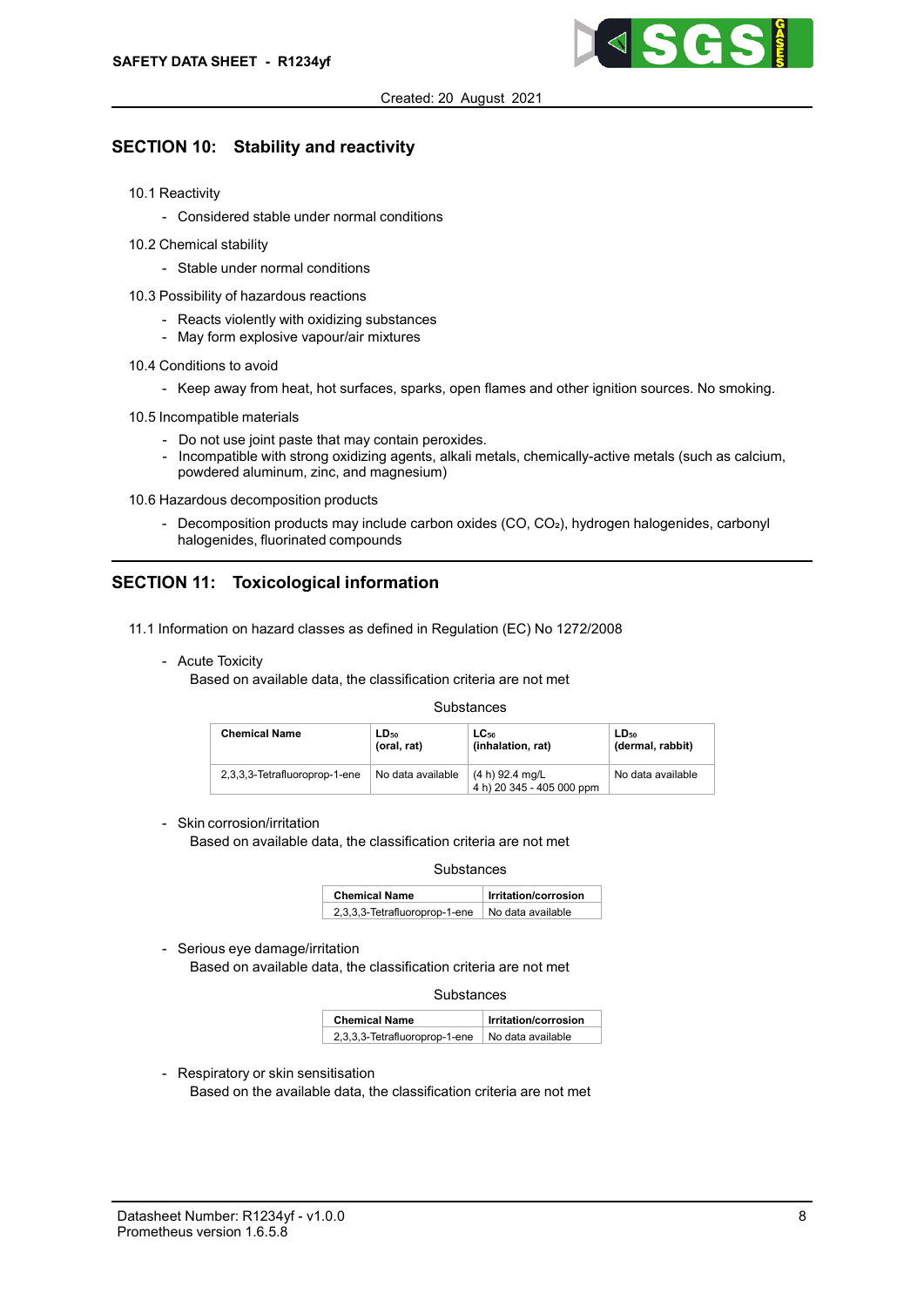

# SECTION 11: Toxicological information (....)

### Substances

| <b>Chemical Name</b>          | Skin<br>sensitisation | Respiratory<br>sensitisation |
|-------------------------------|-----------------------|------------------------------|
| 2.3.3.3-Tetrafluoroprop-1-ene | No data available     | No data available            |

### - Germ cell mutagenicity

Based on available data, the classification criteria are not met

#### **Substances**

| <b>Chemical Name</b>          | <b>Toxicity - In Vitro</b>         | Toxicity - In Vivo                    |
|-------------------------------|------------------------------------|---------------------------------------|
| 2,3,3,3-Tetrafluoroprop-1-ene | Adverse effect observed (positive) | No adverse effect observed (negative) |

## - Carcinogenicity

Based on available data, the classification criteria are not met

#### **Substances**

| <b>Chemical Name</b>          | <b>NOAEL</b>      | <b>NOAEC</b>      | <b>NOAEL</b>      |
|-------------------------------|-------------------|-------------------|-------------------|
|                               | (oral, rat)       | (inhalation, rat) | (dermal, rat)     |
| 2,3,3,3-Tetrafluoroprop-1-ene | No data available | No data available | No data available |

### - Reproductive toxicity

Based on available data, the classification criteria are not met

| Substances |  |
|------------|--|
|------------|--|

| <b>Chemical Name</b>          | <b>NOAEL</b><br>(oral, rat) | <b>NOAEC</b><br>(inhalation, rat)               | <b>NOAEL</b><br>(dermal, rat) |
|-------------------------------|-----------------------------|-------------------------------------------------|-------------------------------|
| 2,3,3,3-Tetrafluoroprop-1-ene | No data available           | 233 000 mg/m <sup>3</sup> (Effect on fertility) | No data available             |

- Specific target organ toxicity (STOT) single exposure Based on the available data, the classification criteria are not met
- Specific target organ toxicity (STOT) repeated exposure Based on the available data, the classification criteria are not met

### **Substances**

| <b>Chemical Name</b>          | <b>NOAEL</b>      | <b>NOAEC</b>                  | <b>NOAEL</b>      |
|-------------------------------|-------------------|-------------------------------|-------------------|
|                               | (oral, rat)       | (inhalation, rat)             | (dermal, rat)     |
| 2,3,3,3-Tetrafluoroprop-1-ene | No data available | 3.63 mg/L<br>800 - 50 000 ppm | No data available |

### - Aspiration hazard

Based on the available data, the classification criteria are not met

- Contact with eyes

Extremely cold material, can cause burns similar to frostbite.

- Contact with skin

Extremely cold material, can cause burns similar to frostbite.

- Ingestion

No hazard expected under normal conditions of use

- Inhalation

Danger of suffocation at high concentrations due to oxygen displacement

Exposure to oxygen deficient atmosphere may cause the following symptoms: dizziness, salivation, nausea, vomiting, loss of mobility/consciousness.

In high concentrations may cause asphyxiation. Victim may not be aware of asphyxiation. Asphyxiation may bring about unconsciousness without warning and so rapidly that victim may be unable to protect themselves.

May cause CNS depression, narcosis, cardiac disorders.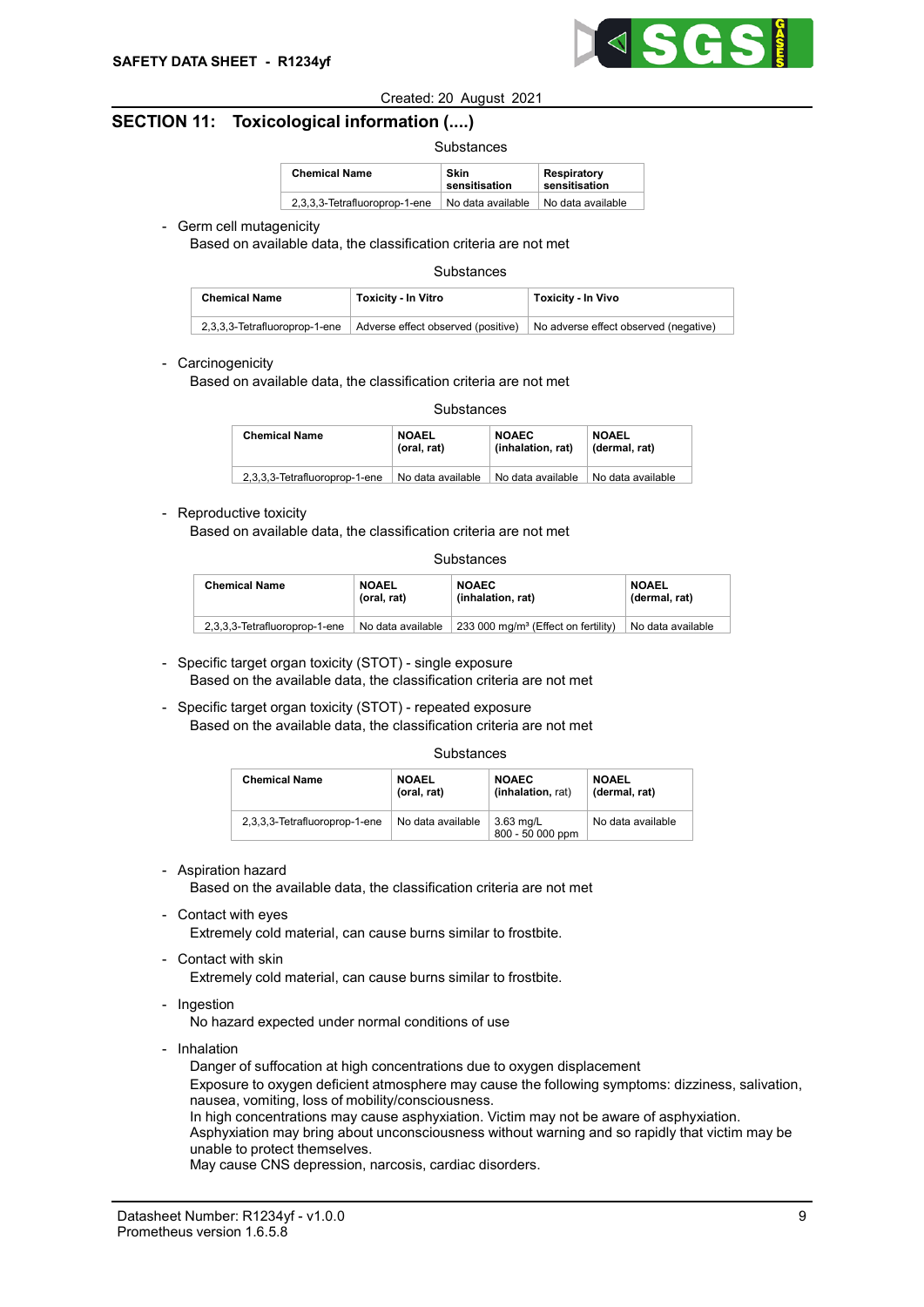

# SECTION 11: Toxicological information (....)

- 11.2 Information on other hazards
	- Does not contain any substances with endocrine disrupting properties

# SECTION 12: Ecological information

### 12.1 Toxicity

- Based on available data, the classification criteria are not met

### **Substances**

| <b>Chemical Name</b>          | $LC_{50}$ (fish)         | EC <sub>50</sub> (aquatic<br>invertebrates)  | $EC50$ (aquatic<br>algae) |
|-------------------------------|--------------------------|----------------------------------------------|---------------------------|
| 2,3,3,3-Tetrafluoroprop-1-ene | . (4 davs) 33 - 197 mɑ/L | $(48 h) 65 - 100 mq/L$ (72 h) 2.5 - 100 mg/L |                           |

#### 12.2 Persistence and degradability

#### **Substances**

| <b>Chemical Name</b>          | Biodegradation                                                                          |
|-------------------------------|-----------------------------------------------------------------------------------------|
| 2,3,3,3-Tetrafluoroprop-1-ene | Under test conditions no biodegradation observed in water (100%)                        |
|                               | R1234yf is phototransformed in the air with $\sim$ 100% degradation observed by 11 days |

### 12.3 Bioaccumulative potential

- Bioaccumulation is not expected

### **Substances**

| <b>Chemical Name</b>          | <b>Bioconcentration Factor (BCF)</b>            | Log Kow        |
|-------------------------------|-------------------------------------------------|----------------|
| 2,3,3,3-Tetrafluoroprop-1-ene | Low potential for bioaccumulation (Log Pow < 3) | Log Pow $2.15$ |

## 12.4 Mobility in soil

- This substance is volatile

### **Substances**

| <b>Chemical Name</b>                                      | Adsorption/desorption |
|-----------------------------------------------------------|-----------------------|
| 2,3,3,3-Tetrafluoroprop-1-ene   Log Koc < 1.26 (Koc < 18) |                       |

### 12.5 Results of PBT and vPvB assessment

- Not a PBT according to REACH Annex XIII
- Not a vPvB according to REACH Annex XIII
- 12.6 Endocrine disrupting properties
	- No information available
- 12.7 Other adverse effects
	- Global Warming Potential (GWP) = <1 (based on fifth IPCC assessment)
	- Ozone depletion potential: ODP (R-11=1) = 0

# SECTION 13: Disposal considerations

- 13.1 Waste treatment methods
	- Contact supplier if guidance is required
	- Return unused product in original cylinder to supplier
	- Do not discharge into areas where there is a risk of forming an explosive mixture with air
	- Waste gas should be flared through a suitable burner with flash back arrestor
	- Do not discharge into any place where its accumulation could be dangerous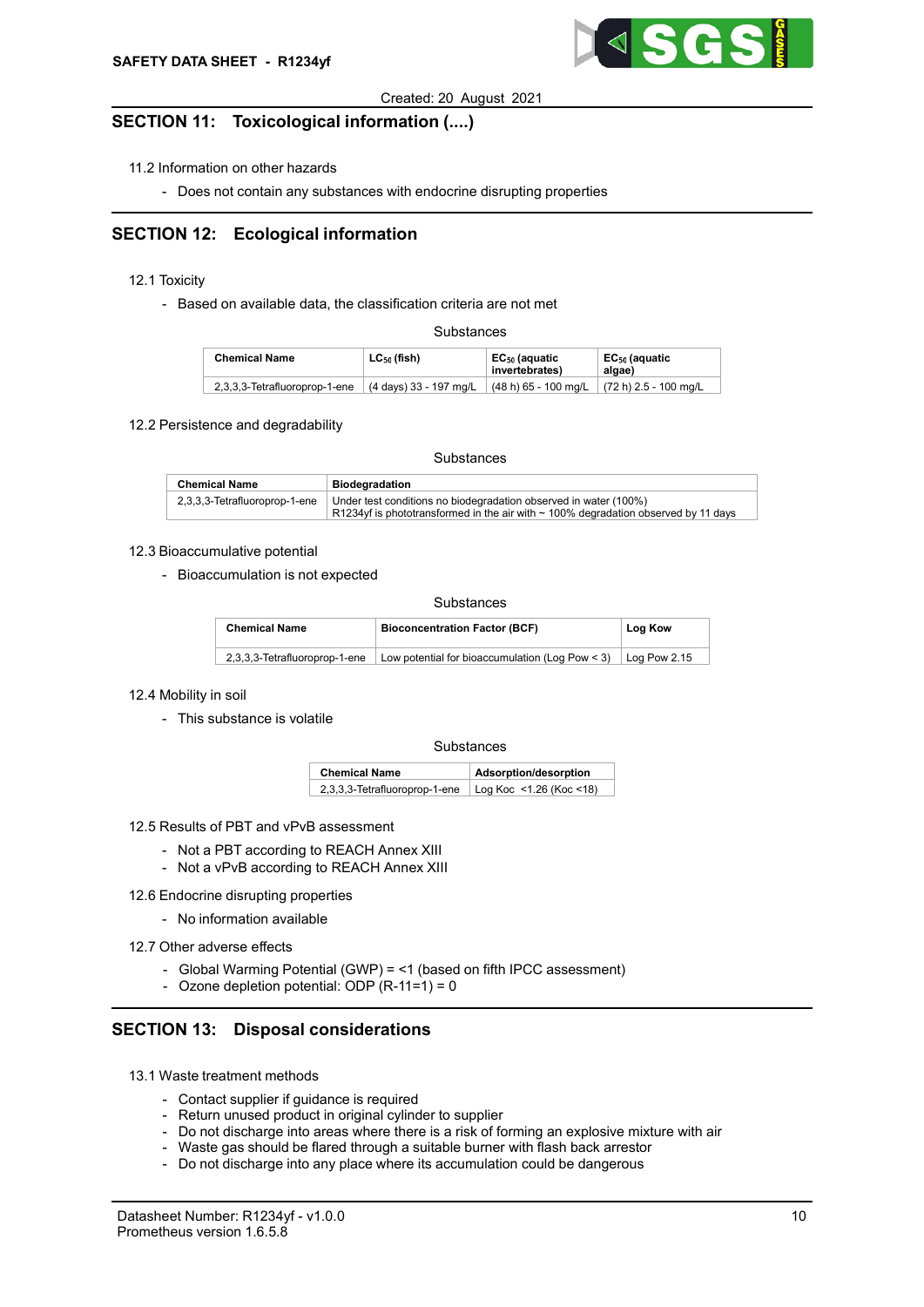

# SECTION 13: Disposal considerations (....)

- Disposal should be in accordance with local, state or national legislation
- Cylinders should be returned to suppliers

### 13.2 Classification

- The waste must be identified according to the List of Wastes (2000/532/EC)
- Hazardous Property Code(s): HP 3 Flammable

# SECTION 14: Transport information



- 14.1 UN number or ID number
	- UN No.: 3161
- 14.2 UN proper shipping name
	- Proper Shipping Name: LIQUEFIED GAS, FLAMMABLE, N.O.S. (2,3,3,3-Tetrafluoroprop-1-ene)
- 14.3 Transport hazard class(es)
	- Hazard Class: 2.1
- 14.4 Packing group
	- Packing Group: Not applicable
- 14.5 Environmental hazards
	- Not Classified
- 14.6 Special precautions for user
	- Ensure vehicle driver is aware of the potential hazards of the load and knows what to do in the event of an accident or an emergency.
	- Avoid transport on vehicles where the load space is not separated from the driver's compartment.
	- Before transporting product containers ensure there is adequate ventilation and:
		- they are firmly secured and the cylinder valve is closed and not leaking;
		- the valve outlet cap nut or plug (where provided) is correctly fitted:
		- the valve protection device (where provided) is correctly fitted.
	- The transportation information is not intended to convey all specific regulatory data relating to this material.
	- For complete transportation information, contact a SGS Gases customer service representative.
- 14.7 Maritime transport in bulk according to IMO instruments
	- Not applicable
- 14.8 Road/Rail (ADR/RID)
	- ADR UN No.: 3161
	- Proper Shipping Name: LIQUEFIED GAS, FLAMMABLE, N.O.S. (2,3,3,3-Tetrafluoroprop-1-ene)
	- ADR Hazard Class: 2
	- ADR Packing Group: Not applicable
	- Tunnel Code: (B/D)
- 14.9 Sea (IMDG)
	- IMDG UN No.: 3161
	- Proper Shipping Name: LIQUEFIED GAS, FLAMMABLE, N.O.S. (2,3,3,3-Tetrafluoroprop-1-ene)
	- IMDG Hazard Class: 2.1
	- IMDG Packing Group: Not applicable
- 14.10 Air (ICAO/IATA)